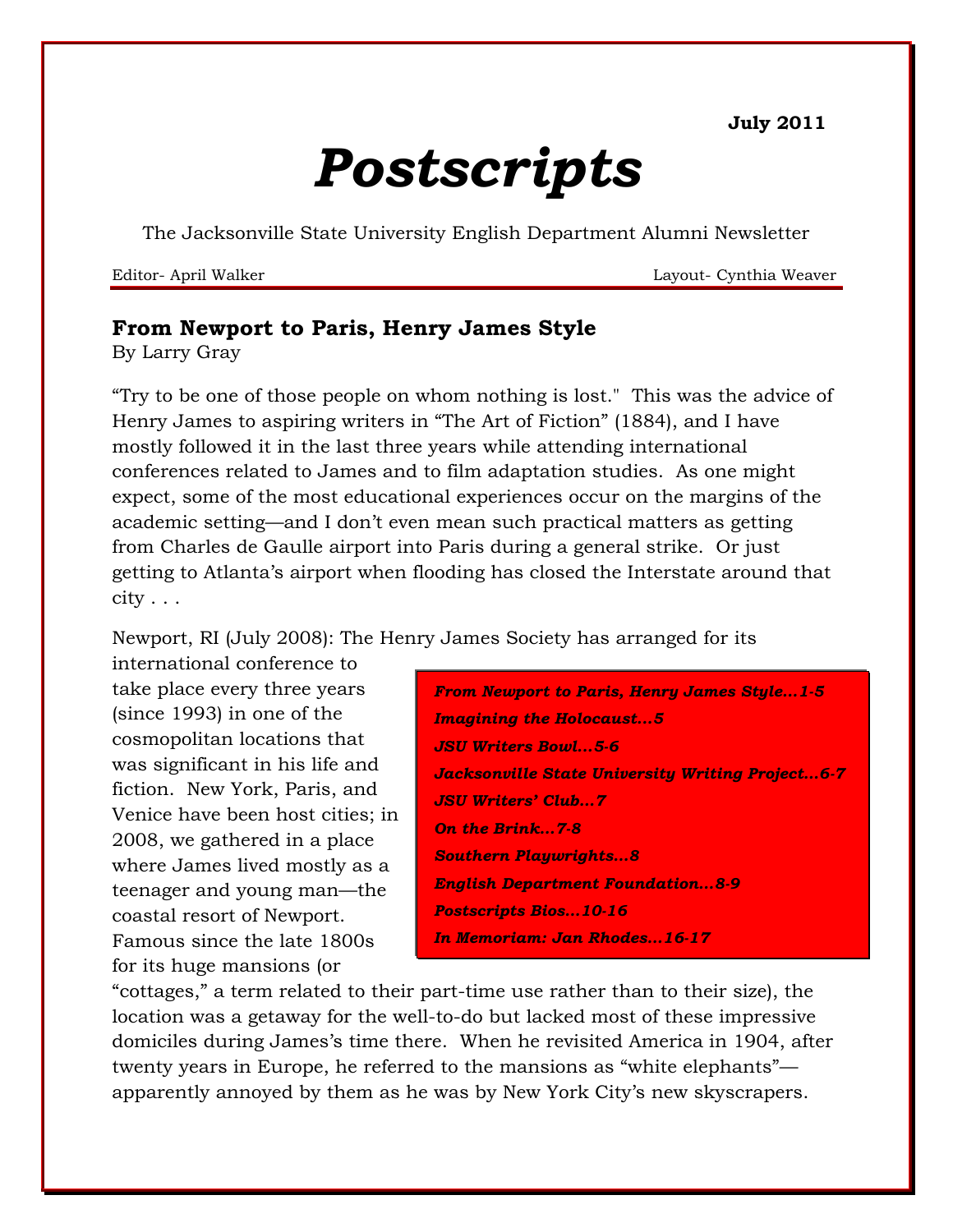Thanks to airline delays, I arrived alone well after dark in the midsummer evening and negotiated my way through confusing card-secured doorways, down hallways cleared and door-less for painting, into a more habitable wing of a Salve Regina University dormitory—well-lit but otherwise deserted, and blessedly air-conditioned—where most of us would be staying. My suite of rooms was also deserted, but would I be sharing it with later arrivals or have it all to myself? Some such things one learns only upon arrival, or even later; it was all mine. Setting baggage down, I went back outside into the humid night to walk a bit and phone home about my arrival. I knew that Collinwood—the mansion used for the exterior shots in the old supernatural soap opera, *Dark Shadows*, was now a Salve Regina building/dorm and wondered if I could find it nearby in the dark. (It turns out that the Carey Mansion, or Seaview Terrace, built in the 1920s, was a ten-minute walk away, and right next to the more mundane but still quaint building where most of the conference was held during the next few days. I would educate some of my fellow attendees about this fact, made all the more appropriate since *Dark Shadows* adapted *The Turn of the Screw* for one of its most popular storylines [Quentin and Beth] in 1969, at the height of its popularity.)

Next morning, coastal-bright and clear, I walked into town for breakfast near the Tennis Hall of Fame, and returned for the opening of the conference in the afternoon. My paper on James's "The Birthplace" and The New York Edition would be delivered the following morning, but in the meantime, I saw some famous critics' names on name-tags, and met some who were known as well as some who were as yet unknown by reputation. A water-cooler moment occurred when this popular dispenser of liquid relief from the summer heat found itself embarrassed of its contents (as James might say), and I helped someone place the large, full receptacle in place of the empty; we then noted our name-tags and discovered we knew each other—I would be quoting him (David) in my paper, and as a primary Society officer/organizer, he had overseen my abstract's inclusion in the conference.

Morning number two: I would be the last of four speakers on our panel. The first three were distinguished: deans and department heads from places like Georgetown, Temple, and University of Cincinnati, but only the third paper was smoothly delivered. I had made mine as entertaining as possible, and was gratified at the start when the audience caught the Bob Dylan reference: without naming him, I alluded to his having distressed his 1965 audience at the Newport Folk Festival by "going electric" (down the street, located at the Tennis Hall of Fame, in fact), and I then linked this more recent event to Henry

Page  $\boldsymbol{\sim}$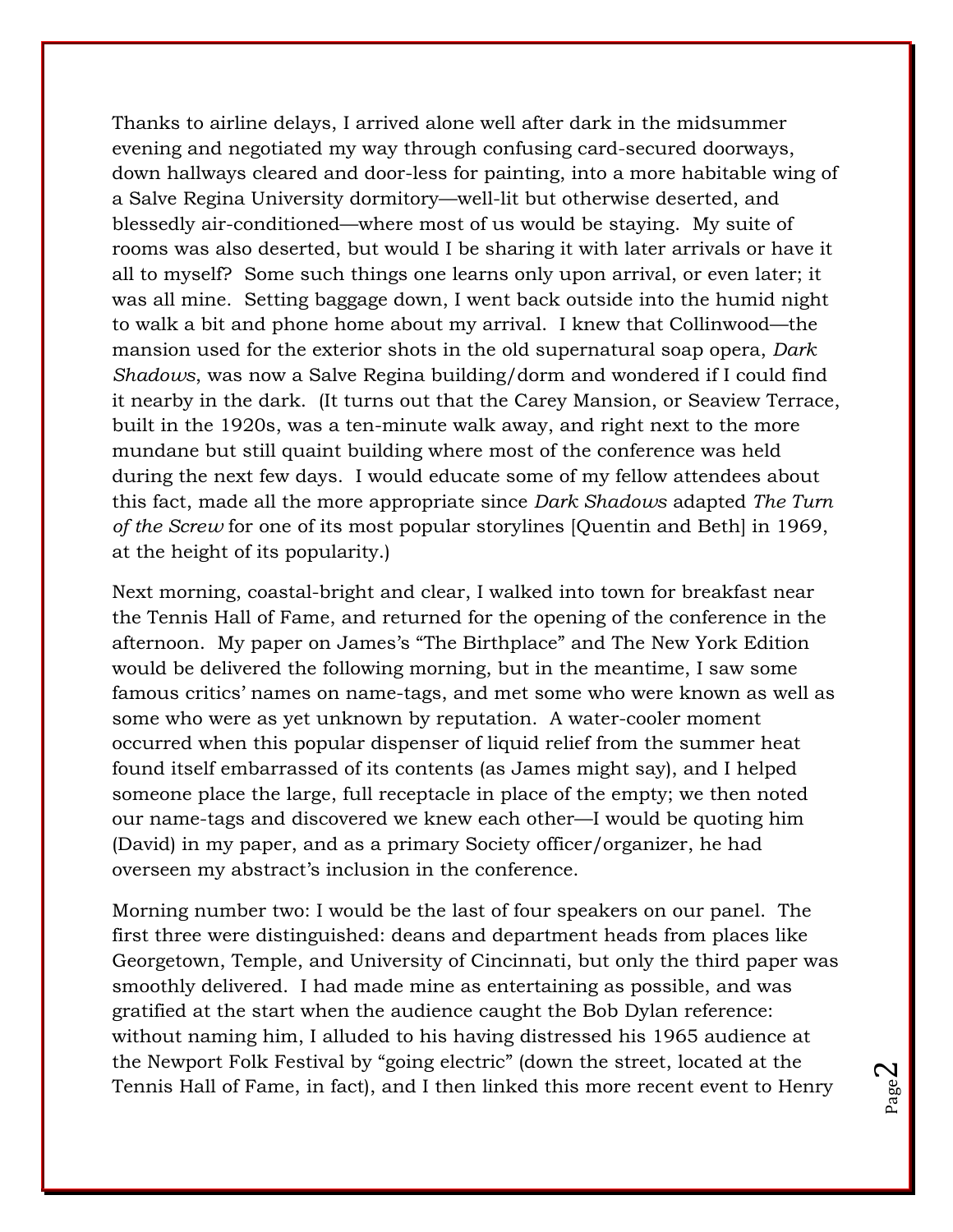James's New York Edition as a "living," revised, and not immediately wellreceived version of his own past works. I discussed James's deconstruction of authorship and of teaching, though without the jargon: his story "The Birthplace" concerns the curator of Shakespeare's Stratford house, and how tourists don"t want "the truth"; they want entertaining anecdotes about his boyish leaping up to touch this particular roof-beam. My audience appreciated the humor in all this, as well as my apparently not-so-self-evident connection between the story, James's birthplace being New York, and the eponymous title of his collected edition. Sometimes one must go out into the world in order to make the obvious, obvious; some such idea, at all events, was not lost on me, after my panel, as David introduced me to Philip from University College London and other distinguished Jamesians, and we then started plotting something for Paris, next April, at the European society's first Jamesian international conference.

Meanwhile, however, during the remainder of this gathering, we toured Newport and saw houses James had lived in as well as the library where he read books—even the chairs where he sat! Inevitably, my colleagues remarked to me about all this, connecting our present experience to the content of my paper. In the afternoons and evenings, we also had the always welcome Cliff Walk, with the dark blue, white-capping Atlantic on one side and the "cottage" backyards on the other. On the final evening, we banqueted in one of the seaside mansions owned by Salve Regina, and I found myself again in wideranging conversation (mostly on film) with Philip as well as with colleagues from Romania, Louisiana, South Africa, and Manitoba.

Paris (April 2009 and October 2010): The European Society of Jamesians has no wish to compete directly with the more established American version, so they held conferences only in the two "off" years between Newport 2008 and Rome 2011. Both were held in the same venue; I stayed in the same nearby hotel; therefore, I take dramatic license in combining the visits in this account.

Perfect weather, and after my Thursday arrival at Hôtel Amélie, I had some afternoon time for self-guided touring, from the nearby Eiffel Tower to the Arc de Triomphe. Where were the rude French people? They were nice to me during the whole trip. The general strike in France that was making the international news turned out to be over-rated: planes were indeed landing, taxis were running; ordinary traffic ran between the airport and the city. Trash might be piling up in Marseilles, but not here.

> Page ო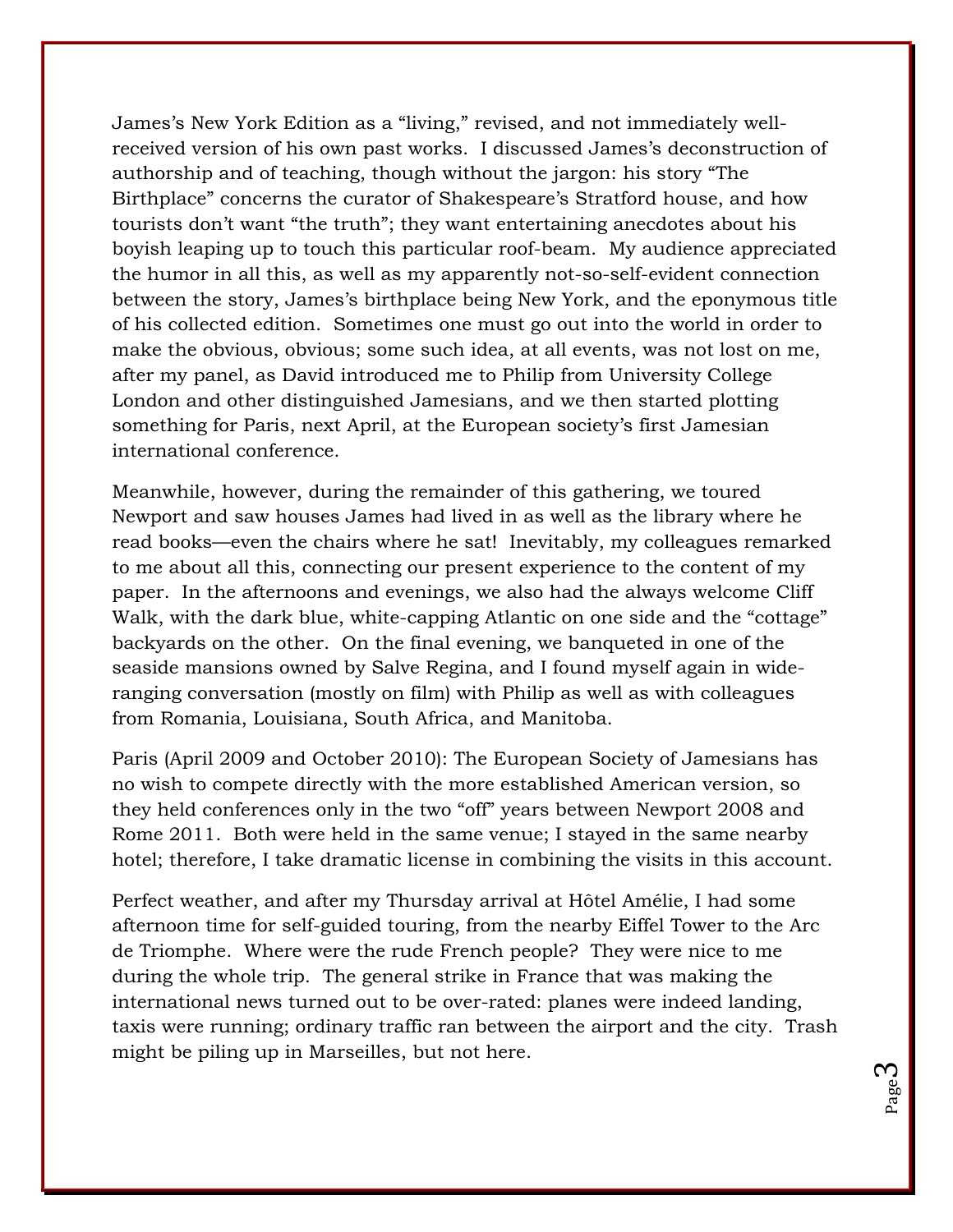There was just one afternoon session for papers, followed by a reception for the attendees. Although many colleagues were now familiar from my previous experiences, a conversation with Madeleine (U. Puerto Rico by way of Ravenscroft, Duke, and Michigan) and Collin (Notre Dame by way of Canada) launched me on an evening adventure into Paris with new companions. She had a restaurant recommendation on Montmartre, so we were off to find it. We took the Metro, changing at the station bearing her name just because we could. Emerging in a new arrondissement, we climbed the significant hill by stairs to arrive at a high point of the city. Stopping in for an evening look at Basilique du Sacré Coeur, then taking in the lights of Paris from our heavenward vantage in the cool air, we finally got a little more worldly and somewhat serious about finding this alleged restaurant. Either we "found" it to be too expensive or didn't exactly locate it, but in any case we settled for a neighborhood place near Rue de Trois Frères that was plenty good enough. "And that's all there is; there isn't any more."

I made time on Saturday to visit central Paris—the Notre Dame area—after delivering my paper in the morning, but in doing so I missed a panel including a talk by Diane, a Hollywood screenwriter who now teaches film at Emerson College in Boston. We had chatted after my paper that morning, and had not agreed about the quality of the 1974 *Daisy Miller* film (I like it; she doesn"t). I later heard (from my Manitoba connection) that she had referenced our morning conversation while delivering her paper: friendly conflict as an icebreaker. On Sunday, after the conference officially wrapped and I had made a pilgrimage to Cimetière du Père Lachaise, we were both part of a guided tour of literary central Paris, arranged by the host university, and we continued our conversation during and after seeing L"Hôtel (where Oscar Wilde died, after maligning the wallpaper) and sites linked to James Joyce, Samuel Beckett, Richard Wright, Henry Miller, and (the list is long). When the tour disbanded in Faubourg Saint-Germain, we had the outdoor cafe experience, and later decided on a chance restaurant near La Tour Maubourg that exceeded ordinary expectations. I learned that there would be a conference in Film Adaptation Studies—a recent past one had been held in Atlanta—a few months later, in London. I would be there, and it would open up new horizons in this academic field that would subsequently bring me to gatherings in York (UK) and Berlin with all the retrospective and anticipatory connections that may thrive when (almost) nothing is lost.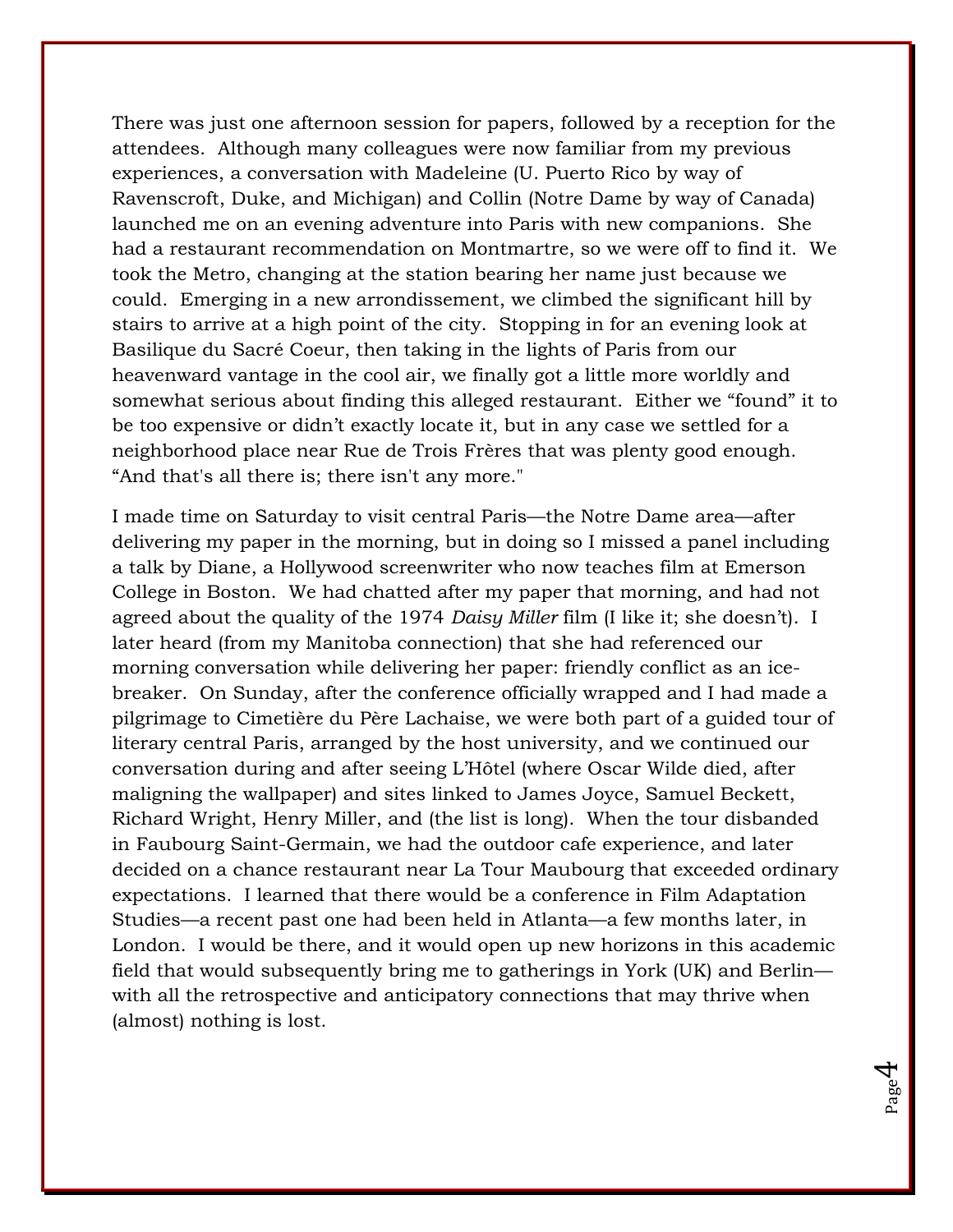Rome (July 2011): It's been three years since Newport, and so the time has come for another gathering of Jamesians in an appropriate location. This chapter awaits the new experience in order to be written.

#### **Imagining the Holocaust**

Imagining the Holocaust is a writing competition for Middle School and Senior High School Students. "Why teach Holocaust history?" is a question that many have struggled to answer. Imagining the Holocaust is one way to teach Holocaust history and its importance to our daily lives.

 $\_$  , and the set of the set of the set of the set of the set of the set of the set of the set of the set of the set of the set of the set of the set of the set of the set of the set of the set of the set of the set of th

To this end, interested English faculty at JSU developed the idea of Imagining the Holocaust, a writing contest designed to teach Holocaust history and its continuing influence in today"s world to middle school and high school students in Alabama. The competition is open to many kinds of writing, from essays to more creative approaches in poetry and fiction. Entries are due each spring, and prizes, including U. S. Savings Bonds valued at \$100, \$75, and \$50 for the top three winners in each category, are awarded. This year, Margaret Copeland oversaw the middle school entries and Susan Dean, the high school entries. Steven Whitton was project coordinator.

See [www.jsu.edu/english/holocaust](http://www.jsu.edu/english/holocaust)

#### **JSU Writers Bowl**

On October 27, 2010, the English Department sponsored the Fifteenth Annual JSU Writers Bowl. Nearly sixty teams from high schools throughout northern Alabama traveled to the JSU campus to compete.

 $\_$  , and the set of the set of the set of the set of the set of the set of the set of the set of the set of the set of the set of the set of the set of the set of the set of the set of the set of the set of the set of th

Following a Halloween theme, the team competitions required students to write a letter from a reality show producer explaining why their choice of monster (the Frankenstein monster, Count Dracula, the Wolfman, the Invisible Man, Dr. Jekyll and Mr. Hyde, the Creature from the Black Lagoon, the Mummy, or the Phantom of the Opera) is being eliminated from the show. The teams also wrote a poem in which they were required to include specified words from a list of different cities, plants, colors, and foods. For the individual essay competition, students were given the following options: a) If you were an employer, under what circumstances would you fire an employee? b) In your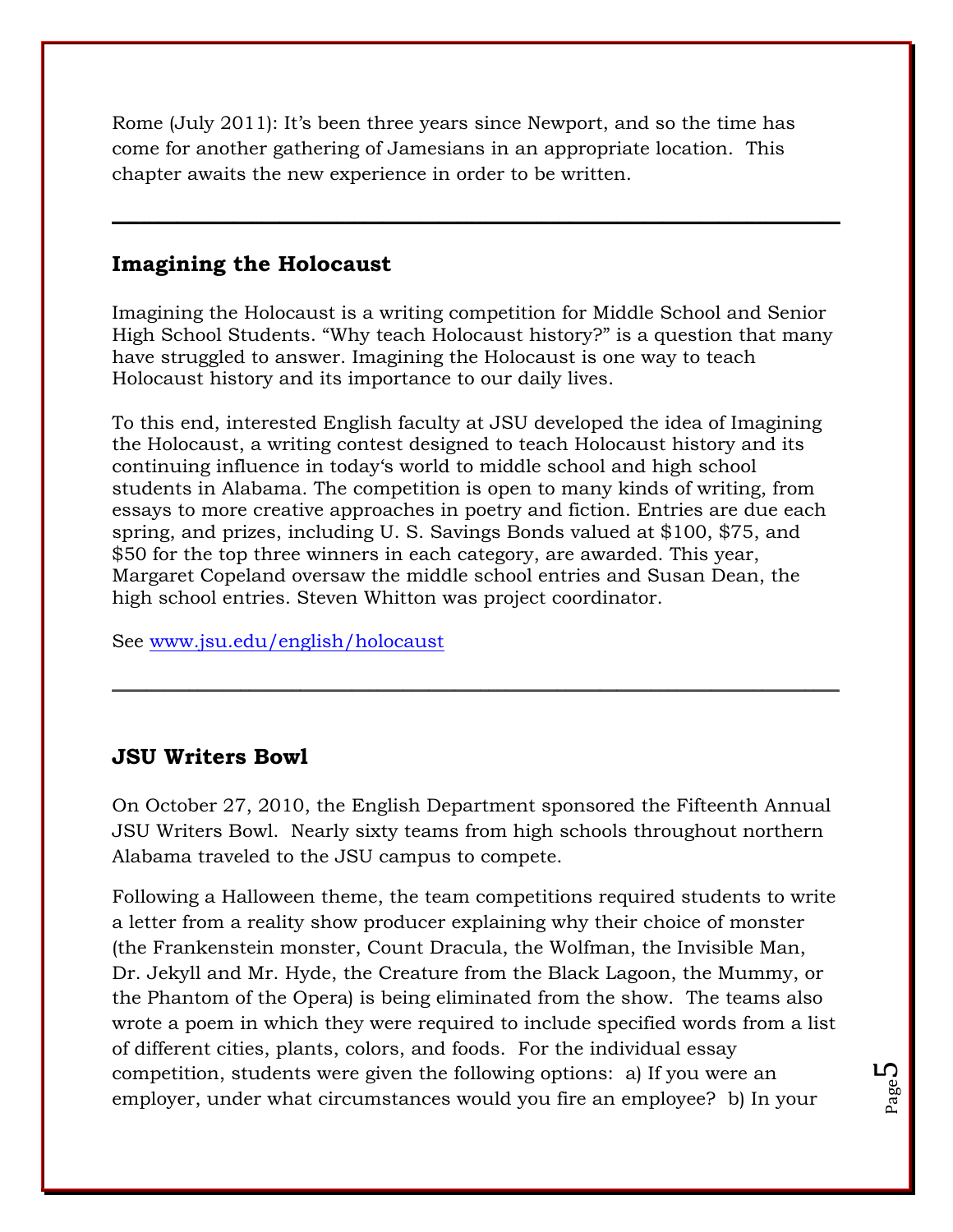opinion, what invention or discovery has brought about the most far-reaching and lasting changes in our civilization?

JSU"s Steven Whitton again served as the chair of the Writers Bowl Committee, assisted by Gena Christopher and Randy Davis. Submissions were judged by the following JSU faculty: Don Bennett, Christy Burns, Susan Dean, Larry Gray, Gloria Horton, Bill Hug, Katie Johnson, Raina Kostova, David Myer, Teresa Reed, April Walker, and Julia Wooster.

 $\_$  , and the set of the set of the set of the set of the set of the set of the set of the set of the set of the set of the set of the set of the set of the set of the set of the set of the set of the set of the set of th

# **Jacksonville State University Writing Project**

The Jacksonville State University Writing Project site had another successful year, beginning with the summer institute in June 2010, at which fourteen teacher fellows read, wrote, presented, and learned together as much as they could about being successful teachers of writing. The participants for the institute were as follows: Ann Jones, Alexandria High School; Michael Beavers and Holly Matthews, Rome High School; Chad Hoffman, Pell City High School; Evelyn Dunn and Stephanie Meagher, Anniston High School; Kim Beck, Farrah Kilgo, and Laurie Amberson, Southside Elementary; Summer McNeal, Randolph Park Elementary School; Jennie Vaughn, Jacksonville State University graduate student; Patti Shields, Hokes Bluff Elementary School; Charissa Lambert, Ohatchee High School; and Cecil Hollinquest, Benjamin Russell High School.

In addition to the summer institute, the site held a number of other events, beginning with the Writing in the Twenty-First Century Conference in July, cosponsored with the JSU Regional In-Service Center, at McClellan. More than fifty area teachers attended the event, keynoted by Carolyn Chapman, author of *Reading Don't Fix No Chevys*, with concurrent sessions provided by JSU Writing Project fellows. Another successful event was the third annual Technology in Education Conference, sponsored by the site in November. In fact, it was so successful that we had an encore conference in April. These conferences were coordinated by Rodney Bailey, our technology coordinator, and Melissa Shields, co-director.

The past year has been busy for our site in other ways. In January, the site hosted its annual Advisory Board meeting; twenty of our board members attended the event. The *JSU Writing Project Newsletter* was published in the spring. The tenth annual Language Arts Olympiad was held in May, after being postponed due to the April 27 tornadoes. Our writing group, Scribblers,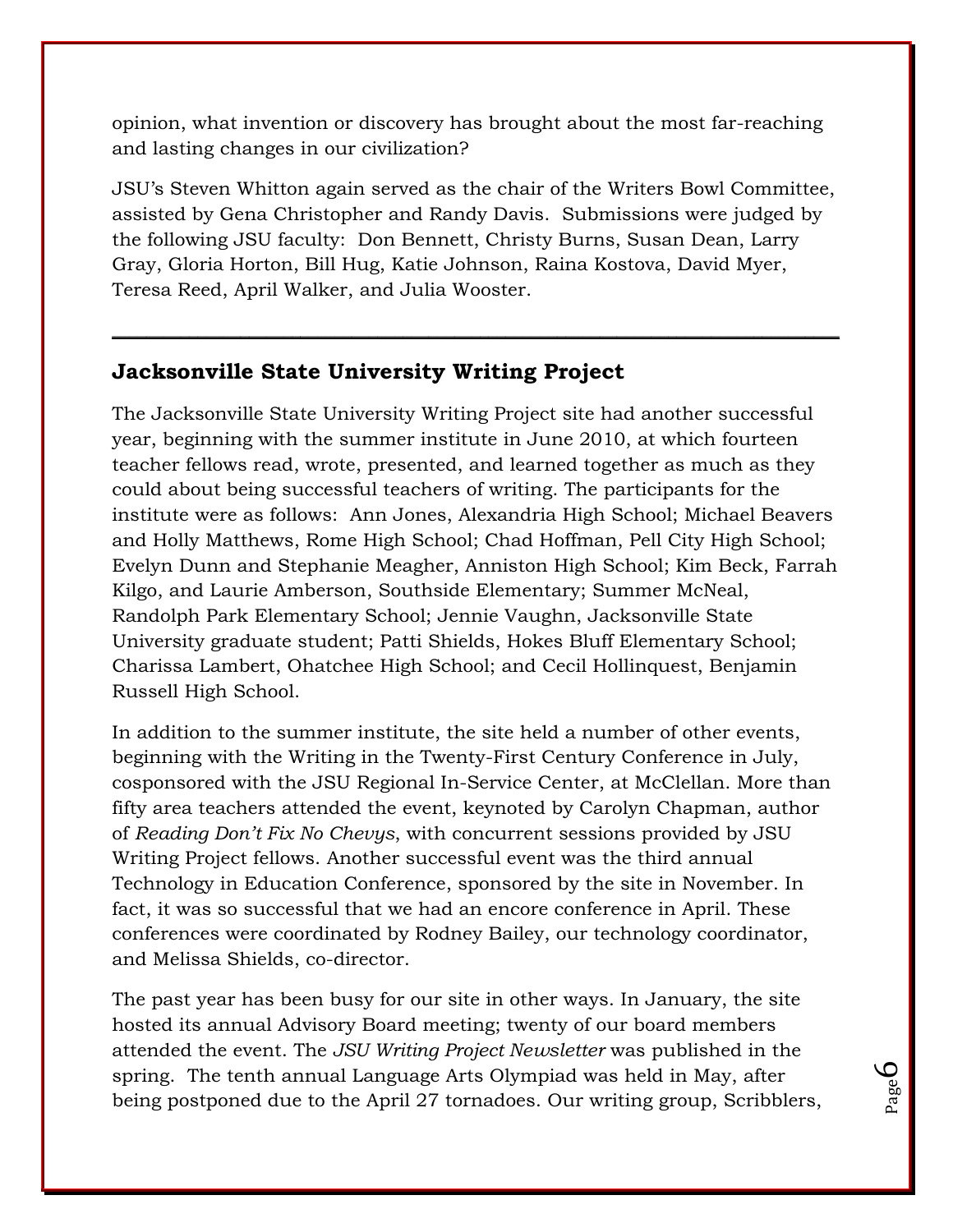continues to meet monthly, and a number of the group"s members have had works published this past year. After Gloria Horton and Rodney Bailey participated in a Web Presence Retreat in Denver in May 2010, Rodney was named to the National Writing Project Technology Leadership Team. Five teacher consultants from our site attended the National Writing Project annual meeting in Orlando in November.

The 2011 Summer Institute is now underway, and we are beginning to plan for 2012; teachers who wish to receive an application for next year"s institute should e-mail Gloria Horton [\(ghorton@jsu.edu\)](mailto:ghorton@jsu.edu) to be put on the mailing list. Director of the JSU Writing Project is Gloria Horton; co-directors are Lisa Williams, Melissa Shields, and Lisa Light; technology liaison is Rodney Bailey.

**\_\_\_\_\_\_\_\_\_\_\_\_\_\_\_\_\_\_\_\_\_\_\_\_\_\_\_\_\_\_\_\_\_\_\_\_\_\_\_\_\_\_\_\_\_\_\_\_\_\_\_\_\_\_\_\_\_\_\_\_\_\_\_\_\_\_\_\_\_\_\_\_\_\_\_\_\_\_\_\_\_\_\_\_\_**

# **JSU Writers' Club**

The JSU Writers' Club had another successful year. The RUM Fiction and Poetry Contests brought a number of entries. The following are the winners of the RUM Fiction contest: 1st Place: Erin Young, "Mr. Reeve's Wife"; 2nd Place: Megan Brooks, "A Twisted Heart"; 3rd Place: Trace William Cowen, "Pleathers"; Hon. Mention: Michael J. Jackson, "The Veil." The winners of the RUM Poetry Contest include the following: 1st Place: Julie Margaret Skinner, "Lemon Blues"; 2nd Place: Zachary McCauley, "Jesse's Jazz"; 3rd Place: Alex Ward, "Dunbar"; Hon. Mention: Kagan Ayres, "Glorified Homicide."

The JSU Writers' Club also ran a poetry contest for the JSU Arbor Day Celebration. The winning poem was "The Lesson of Trees" by Alex Ward.

#### **On the Brink**

On the Brink, JSU"s conference on emerging Southern writers, continued without the major weather issues that hampered the 2010 event. This year's conference was held on February 19, 2011, at Leone Cole Auditorium. Two morning sessions included: Clyde Bolton (*Hadacol Days*), Susan Greg Gilmore (*The Improper Life of Bezellia Grove*), Jennifer Horne (*Bottle Tree*), Kerry Madden (*Up Close: Harper Lee*), Kathryn Magendie (*Tender Graces*), Inman Majors (*The Millionaires*), and Jeffrey Stepakoff (*Fireworks over Toccoa*). A book signing and lunch with the authors followed.

 $\_$  ,  $\_$  ,  $\_$  ,  $\_$  ,  $\_$  ,  $\_$  ,  $\_$  ,  $\_$  ,  $\_$  ,  $\_$  ,  $\_$  ,  $\_$  ,  $\_$  ,  $\_$  ,  $\_$  ,  $\_$  ,  $\_$  ,  $\_$  ,  $\_$  ,  $\_$  ,  $\_$  ,  $\_$  ,  $\_$  ,  $\_$  ,  $\_$  ,  $\_$  ,  $\_$  ,  $\_$  ,  $\_$  ,  $\_$  ,  $\_$  ,  $\_$  ,  $\_$  ,  $\_$  ,  $\_$  ,  $\_$  ,  $\_$  ,

Page  $\blacktriangleright$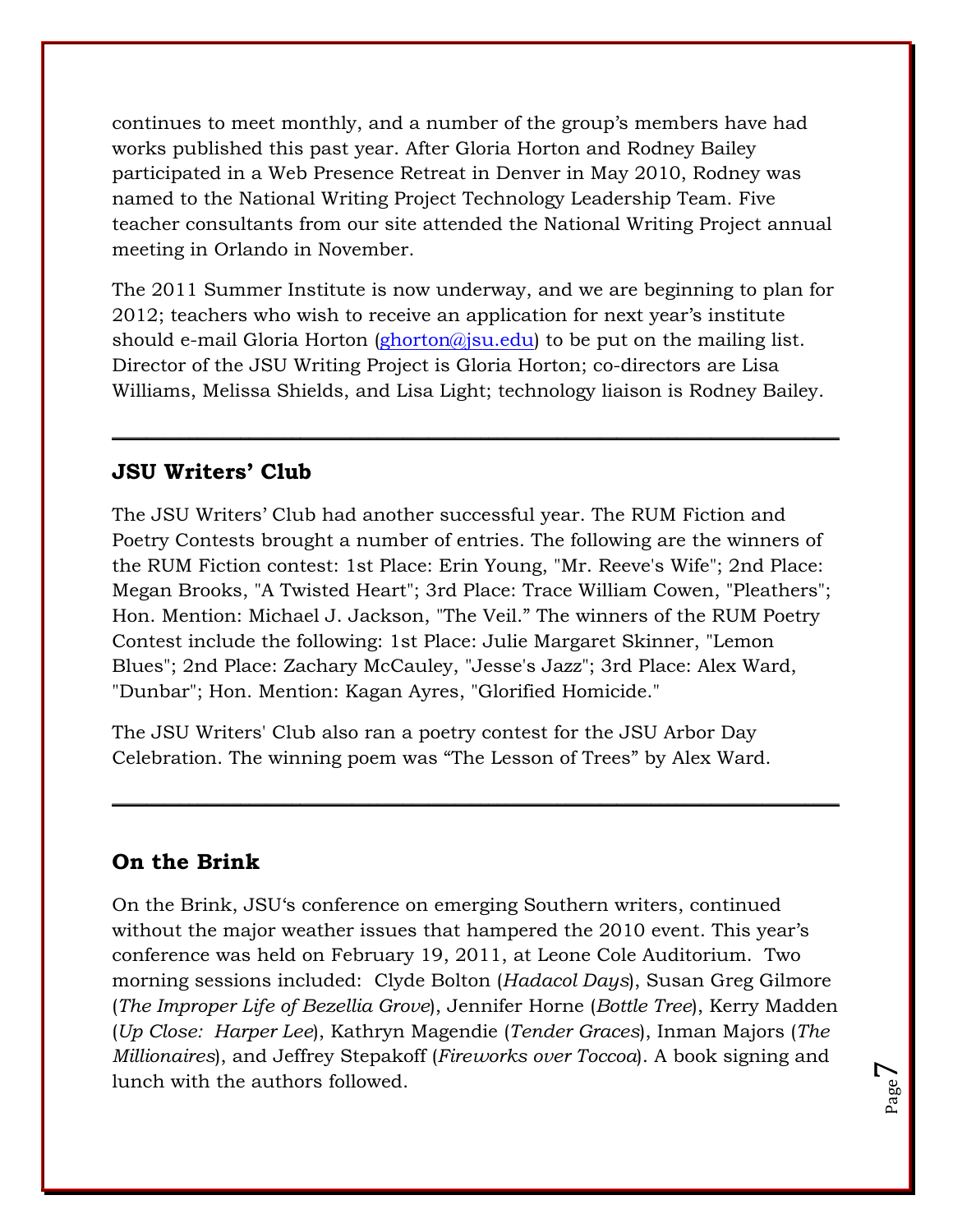The On the Brink committee includes Christy Burns (English), Linda Cain (Library), Gena Christopher (English), Margaret Copeland (English), Kenneith Calvert (Community Representative and retired School of Education), and Steven Whitton (English).

Plans are underway for the 2012 On the Brink conference to be held in February 2012. For more information about the conference, please contact Dr. Steven Whitton (256-782-5414; [swhitton@jsu.edu\)](mailto:swhitton@jsu.edu), Ms. Gena Christopher  $(256-782-5856; \text{genac@jsu.edu}),$  or go to [www.jsu.edu/english/allbrink](http://www.jsu.edu/english/allbrink).

 $\_$  , and the set of the set of the set of the set of the set of the set of the set of the set of the set of the set of the set of the set of the set of the set of the set of the set of the set of the set of the set of th

# **Southern Playwrights Competition**

The winner of this year's Southern Playwrights Competition was *Dead Towns of Alabama* by Barry Bradford. The committee is especially grateful to the dedicated group of readers who helped to choose the winner. For more information concerning the Southern Playwrights Competition, contact Joy Maloney (256-782-2835;  $imaloney@jsu.edu$ ).

# **English Department Foundation**

We appreciate alumni, friends, and department members who have generously donated over the last year. Your donations help support our many programs.

> Page  $\infty$

| <b>Tracy Alane Bass</b>  | Dafford D. Brewster, Jr. |
|--------------------------|--------------------------|
| Peggy McCullough Brown   | William Baxter Bryan     |
| Jennifer Ann Bryant      | Karen Faye Burnham       |
| Carol Henderson Butts    | James A. Carberry        |
| Jean M. Cassity          | Willie Kate Charley      |
| Gena Estes Christopher   | Alice F. Cleveland       |
| Ardith Williams Coates   | Debra Smith Cochran      |
| Shelby Elizabeth Cochran | Lynda Osborne Cone       |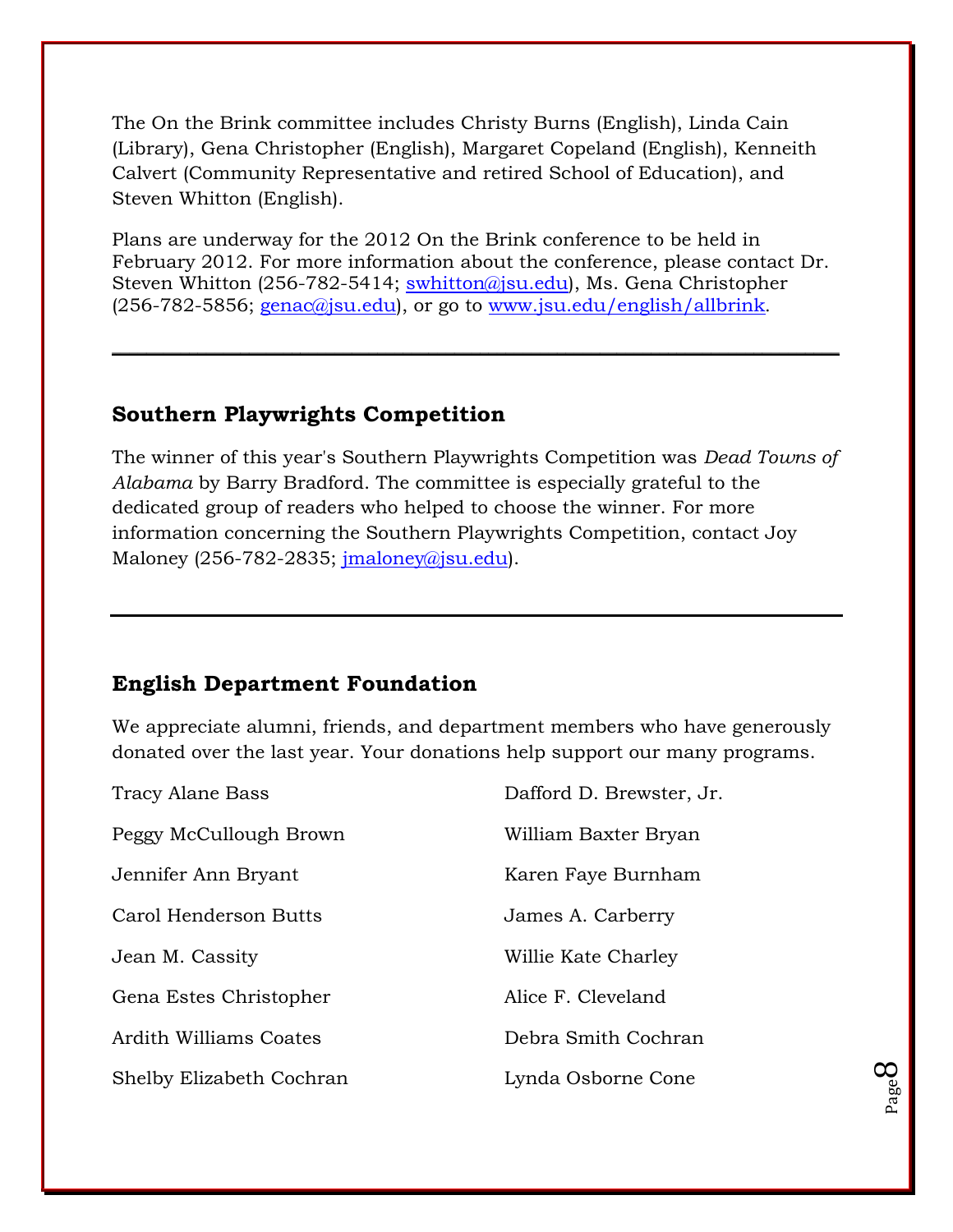| <b>Sharon Pharr Crew</b>     | Martha Joan Duncan        |
|------------------------------|---------------------------|
| Ruby Jo Echols               | Adrian C. Evans           |
| Barbara Burtram Ferrigno     | Susan Fuhrman Firestone   |
| Shaun Davidson Gray          | Albert Thomas Harris, Jr. |
| William Michael Hightower    | Laura Poe Howard          |
| Donna Whitaker Ingram        | Sandra Faye Johnson       |
| Dorothy Rains Kennedy        | Patricia Gibbins Koors    |
| Deborah Cole Landers-Scott   | Marzell Pope Lasseter     |
| Martina Isabele Lilliott     | Carol B. Link             |
| Natalie Sloane Martin        | Cecilia Canfield Matthews |
| Edna Bailey Mayne            | Anna Keitt McIlwain       |
| Joyce Elaine McKinney        | Aldrige M. McMahan        |
| Jana McWhorter Moon          | Linda Buzbee Moore        |
| Beverly Ann Otwell           | Cathy Rentschler          |
| <b>Charlotte Mock Sieber</b> | Atha Newton Smallwood     |
| Mary Allen Smith             | Deborah Skipper Solis     |
| <b>Frances White Swope</b>   | Christine Annette Tye     |
| Thomas Howard Williams       | Patricia Brooke Worrall   |

Tax-deductible donations to the English Department Foundation may be made through the JSU Foundation by directing mail to the JSU Foundation, 700 Pelham Road North, Jacksonville, AL 36265. Please indicate that the donation is for the English Department Foundation and, in case of memorial gifts, also signify the name of the honoree.

**Donations can also be made online by clicking on "Make a Gift" on the JSU Homepage [\(www.jsu.edu\)](http://www.jsu.edu/). Thank you.**

Page  $\mathcal{O}$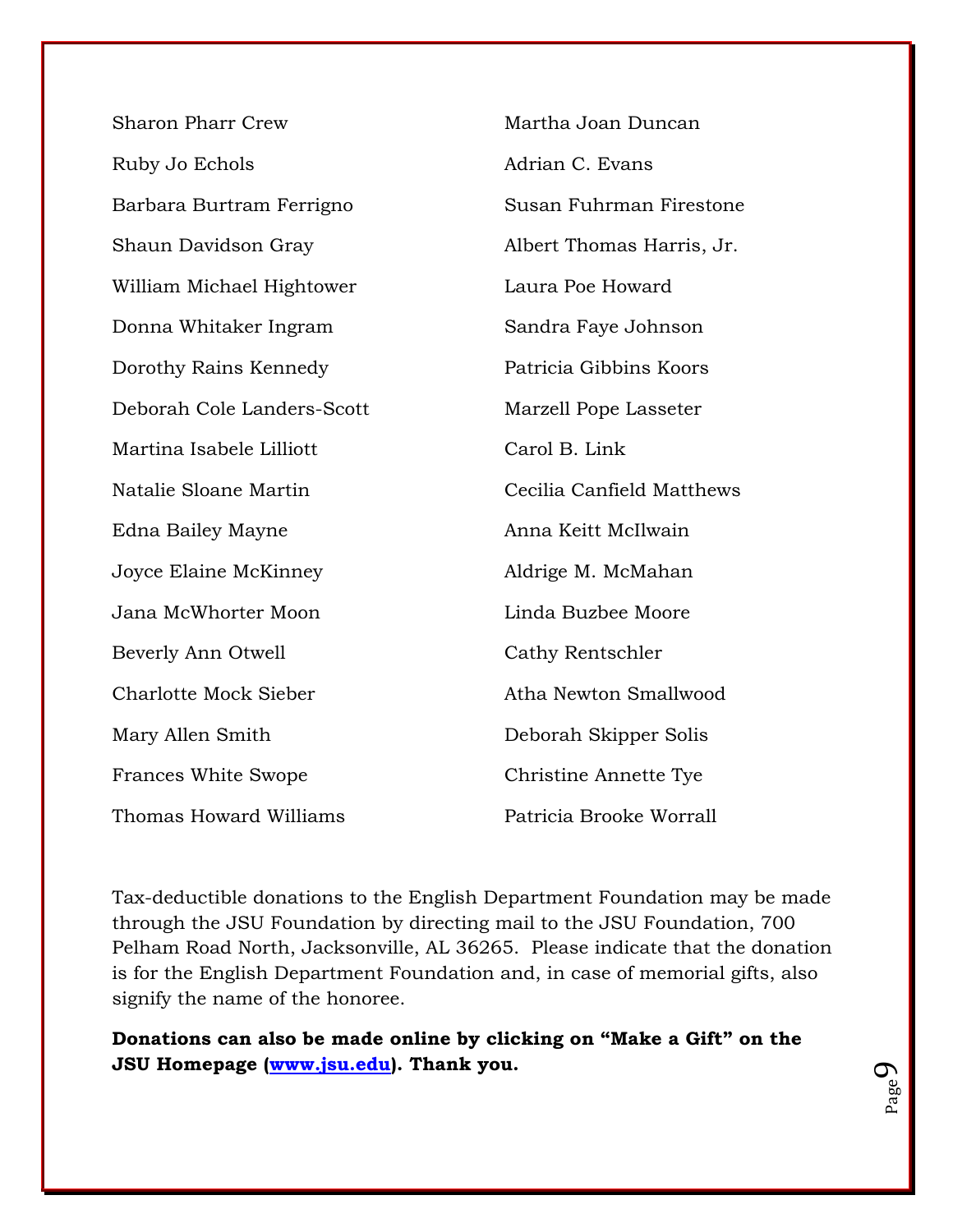# *Postscripts* **Bios**

**Rodney Bailey** is the Technology Liaison for the JSU Writing Project and has recently been appointed as a member of the Technology Liaison Network for the National Writing Project. Along with these duties and his teaching duties, he also serves as the Color Guard Coordinator for the Marching Southerners and plans to accompany the group to London this December. In addition, he will be a Gamecock Orientation Advisor in the fall.

**Don Bennett** has been an instructor in the JSU English department for nine years. He regularly teaches Freshman Composition, Oral Communication, American Literature, English Literature, Advanced Composition, and the Theory of Composition. He is a member of Phi Kappa Phi, a national honor society for teachers, students, and alumni, and the NCTE, the National Council of Teachers of English. He serves on the JSU Writing Project"s Advisory Board as well. Away from school, Don and his wife Amy (singer, vocal instructor, blogger and mom extraordinaire) both like to perform with the Theatre of Gadsden. The entire Bennett family appeared in their first production together in July of 2010, *Joseph and the Amazing Technicolor Dreamcoat.* Don appeared as Jacob, Amy was the Narrator (for which she won the 2010 season"s Best Actress award), and their two children, Timothy, age eleven, and Paul, who just turned five, appeared in the Children's Choir. It was a blast!

**Christy Burns** served on the On the Brink Committee for emerging Southern writers. In addition, she read entries for several writing competitions, including Southern Playwrights, Imagining the Holocaust, and the JSU Writers Bowl. She teaches Freshman Composition, Oral Communication, and Composition and Speech.

**Gena Christopher** is the Director of the English Department Writing Clinic and the English Department Red Balloon Discussion Group. She also serves on the planning committees for the On the Brink Conference, the Arts and Sciences Student Symposium, the JSU Writers Bowl, the University's China Initiative, and she is on the Board of Directors of the JSU Writing Project. She represented JSU on a panel at the American Association of State Colleges and Universities in February, 2011, and she will serve as a faculty mentor for Freshman Orientation this summer. Ms. Christopher taught Contemporary Chinese Literature in Translation during the May 2011 term and hopes to continue her study of Chinese literature over the coming year.

 $_{\rm Page}10$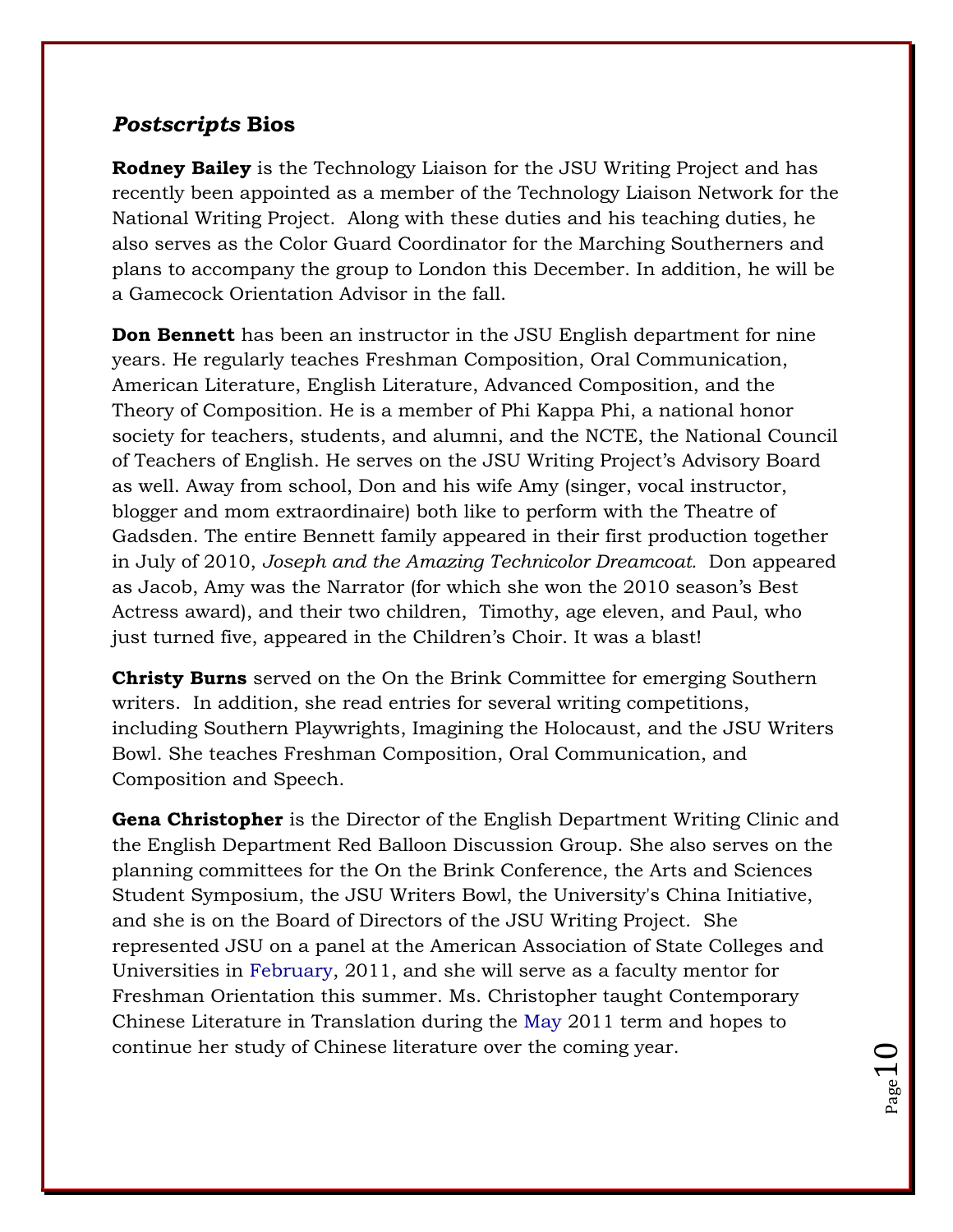**Margaret Copeland** served as the Coordinator of the Middle School Division for the Imagining the Holocaust Writing Competition and is a Committee Member for the On the Brink Writers Conference. In addition to her service work, she teaches Freshman Composition, Oral Communication, and American Literature.

**Randall Davis** served as discussion leader for the Twentieth Annual Literature and Medicine Retreat, sponsored by the Alabama Chapter of the American College of Physicians/American Society of Internal Medicine in January 2011. Works discussed included Richard Powers" novel *The Echo Maker*; David Auburn"s play *Proof*, short stories by Ron Rash, and poetry by Carol Ann Duffy.

**Susan Dean** participated as a judge for several writing and speaking competitions, including the College of Arts and Sciences Student Symposium. She oversaw the high school entries for the Imagining the Holocaust Writing Competition. She teaches Freshman Composition, Oral Communication, American Literature, and Technical Writing.

**Carmine Di Biase** published a review of *Luigi Castiglioni's Lettere dalla Francia* (1784) *In Annali d'Italianistica.* In addition, the Troubador Press has accepted his English translation of *The Diary of Elio Schmitz* for publication in its Italian Studies series. The manuscript should be in print some time during the coming academic year. He traveled to Venice this past June to lecture at the Canadian Association for Italian Studies Conference. His lecture, one of four, is titled "Il diario di Elio Schmitz in inglese: problemi testuali e di traduzione."

**Robert Felgar** celebrated 40 years of working at JSU, successfully managed the Academic Program Review of the English Department last fall, and agreed to be interviewed by the National Writing Project about the early years of the JSU WP, which he directed in 1988.

**Jennifer Foster** just finished her fifteenth year in the English Department. She has recently developed both sections of American Literature that are offered online during the summer terms. In addition to those courses, she also teaches Basic English Skills and Oral Communication online during the regular terms. She is currently working on a hybrid section of The Bible as Literature that will include a corresponding student-guided web site. She will serve as a Gamecock Orientation Advisor for her tenth year and will also attend the American Association of State and College Universities" (AASCU) Annual Conference during the summer of 2011.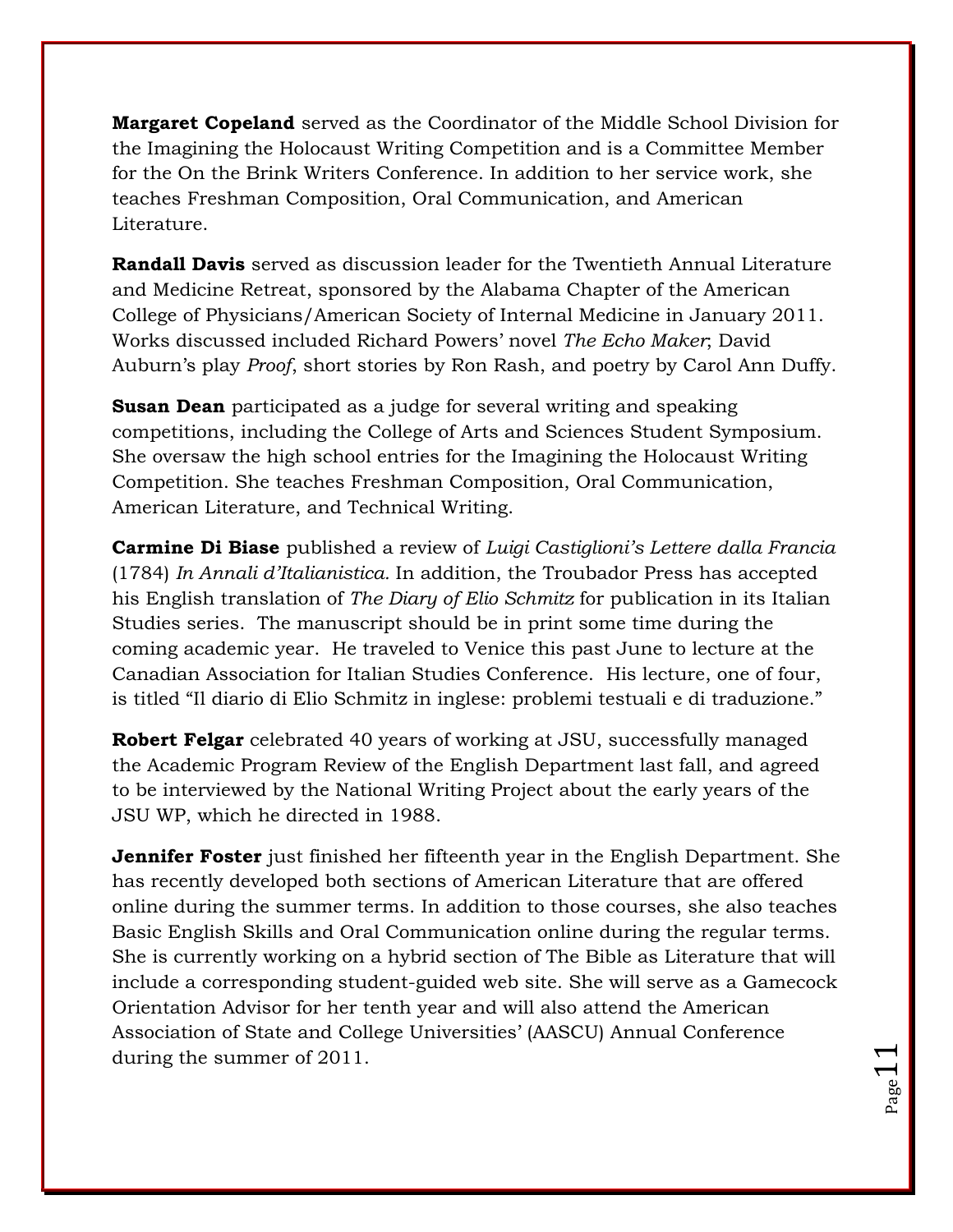**Joanne Gates** published "Henry James' Dictation Letter to Elizabeth Robins: "The Suffragette Movement Hot from the Oven"" in *Henry James Review*. She presented "Teaching the Structure of *Hamlet*: The "To Be or Not to Be" Soliloquy Repositioned in Recent Film Adaptations" at the Popular Culture Association in the South and American Culture Association in the South (PCAS/ACAS) Conference in Savannah. She applied for and received a Faculty Research Grant for 2011-2012: Shakespeare: Borrowed, Invented, Adapted. She continues to update, expand, and redesign the Elizabeth Robins website related to a University Research Grant she received last year. In addition to these scholarly pursuits, she has also exercised her creative side, as her poems, "Dale Evans" and "Woman, Why Weepest Thou," won first place awards in the spring and fall Contests of the Alabama State Poetry Society.

Larry Gray published "Hollywood Shrugged: Ayn Rand's Impossible Epic" in *Adaptation*, an Oxford University Press Journal, in March 2011. Tenure and promotion to Associate Professor were granted by JSU at about the same time. He delivered papers at conferences held at the University of Portland, at Humboldt University in Berlin, and at the American University of Paris in summer and fall 2010; conferences in Montreal and Rome will follow in summer 2011. Larry also participated in a summer institute on the short story―led by Pulitzer Prize winner Louis Menand of Harvard University―held at the National Humanities Center in July 2010; in summer 2011, he will return to the NHC for a similar experience, this time studying T. S. Eliot"s works with thirteen other PhDs chosen in a national search and led by Christopher Ricks. Continuing his JSU service of previous years, Larry administered the Major Field Achievement Test, taught the ECE workshops, and served on the Executive Committee of the Faculty Senate.

**Pitt Harding** taught his first section of Honors Composition this year. He continues to teach Freshman Composition online, as well as Creative Writing, English Literature, and a graduate course on Milton.

**Gloria Horton** serves as the Liaison Officer to National Council of Teachers of English (NCTE) for the Association of College English Teachers of Alabama, representing that organization on the NCTE Board of Directors. She is the chair of the steering committee for Academe, Jacksonville State University"s organization in support of faculty teaching, scholarship, and service. She served as Faculty Chair of the 2010 United Way Campaign, Chair of the Jacksonville United Way Campaign, and served on the United Way 2010 Campaign Cabinet. Gloria also served as ex-officio chair of the College of Arts and Sciences Faculty Council Merit Pay Committee. She was the 2010-2011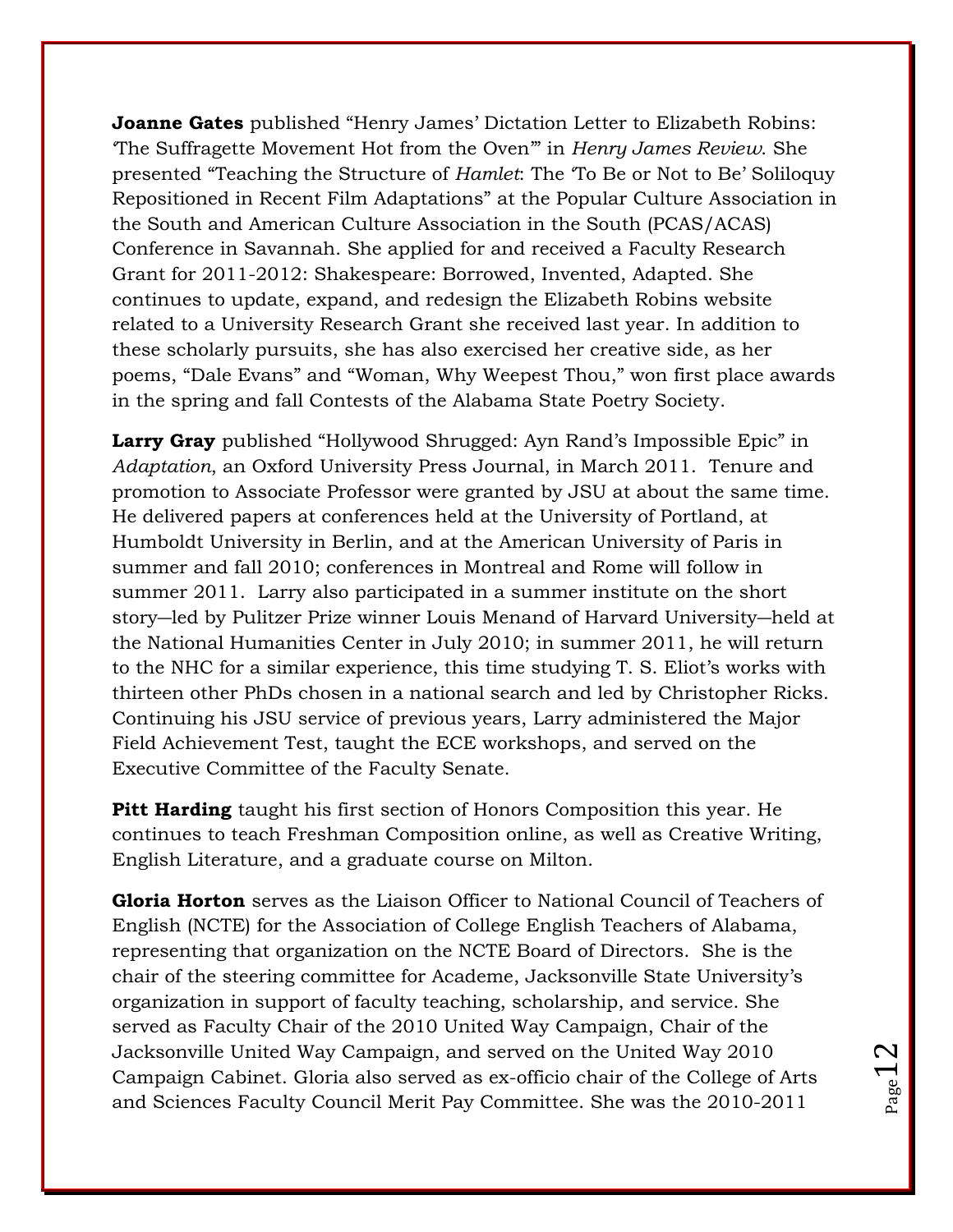chair of the Jacksonville State University Research Committee. She has served as editor of the *JSU Writing Project Newsletter* and editor of the *JSU Writing Project Anthology*. She served as the 2010-2011 secretary of the Jacksonville State University Faculty Senate and chaired the Admissions and Scholarship Committee for the senate. Gloria serves on the University"s Institutional Effectiveness Committee. She was invited to membership in Delta Kappa Gamma, a national society for women educators, and she was invited to join the Writers of Calhoun County. She also began a term as a member of the board of the Friends of the Library. She is a coordinator of the JSU Language Arts Olympiad and Director of the JSU Writing Project.

**Bill Hug** published an article, "Jacob Riis and Double Consciousness: The Documentary/Ethnic 'I' in *How the Other Half Lives*" in *Ethnic Studies Review* and a book review in *The Anniston Star*, of Jay Parini's *The Passages of H.M*., a novel about Herman and Elizabeth Melville in their later years. He continues to teach undergraduate and graduate courses.

**Katie Johnson** continued teaching Freshman Composition, Oral Communication, and American Literature. In addition, she assisted in judging entries for the Southern Playwrights Competition and the Imagining the Holocaust writing competition. She also served as a judge for the College of Arts and Sciences Student Symposium.

**John Jones** published his book, *Blake on Language, Power, and Self-Annihilation,* through Palgrave Macmillan on May 25, 2010. This book is the first study to consider the significance of Blake's concept of "self-annihilation" as it pertains to language and communication. He also contributed four articles to *The Encyclopedia of Literary Romanticism,* which was published by Facts on Files in August 2010. The articles were on Blake's "The Clod and the Pebble" and "The Shepherd," industrialism, and slavery. In January, he gave a talk on William Blake and Mikhail Bakhtin and the parallels in their thinking on language, authority, and dissent to a session of Academe. He was awarded the University's Faculty Scholar Lecturer Award this past spring.

**Raina Kostova** had two articles published in *The Wallace Stevens Journal.* The titles of her articles are "The Dangerous Voice of the Realist: Wallace Stevens" Extended Critique of Freud"s the Future of an Illusion" and "Deleuzian Underpinning: The Affective Emergence of Stevens" Concept of a Supreme Fiction." In addition to her articles*,* she was invited to serve as a referee for a peer review submitted to that journal. She and Tony Brinkley, a professor from the University of Maine, published translations of three of Osip Mandelstam"s

 $_{\rm Page}1$  .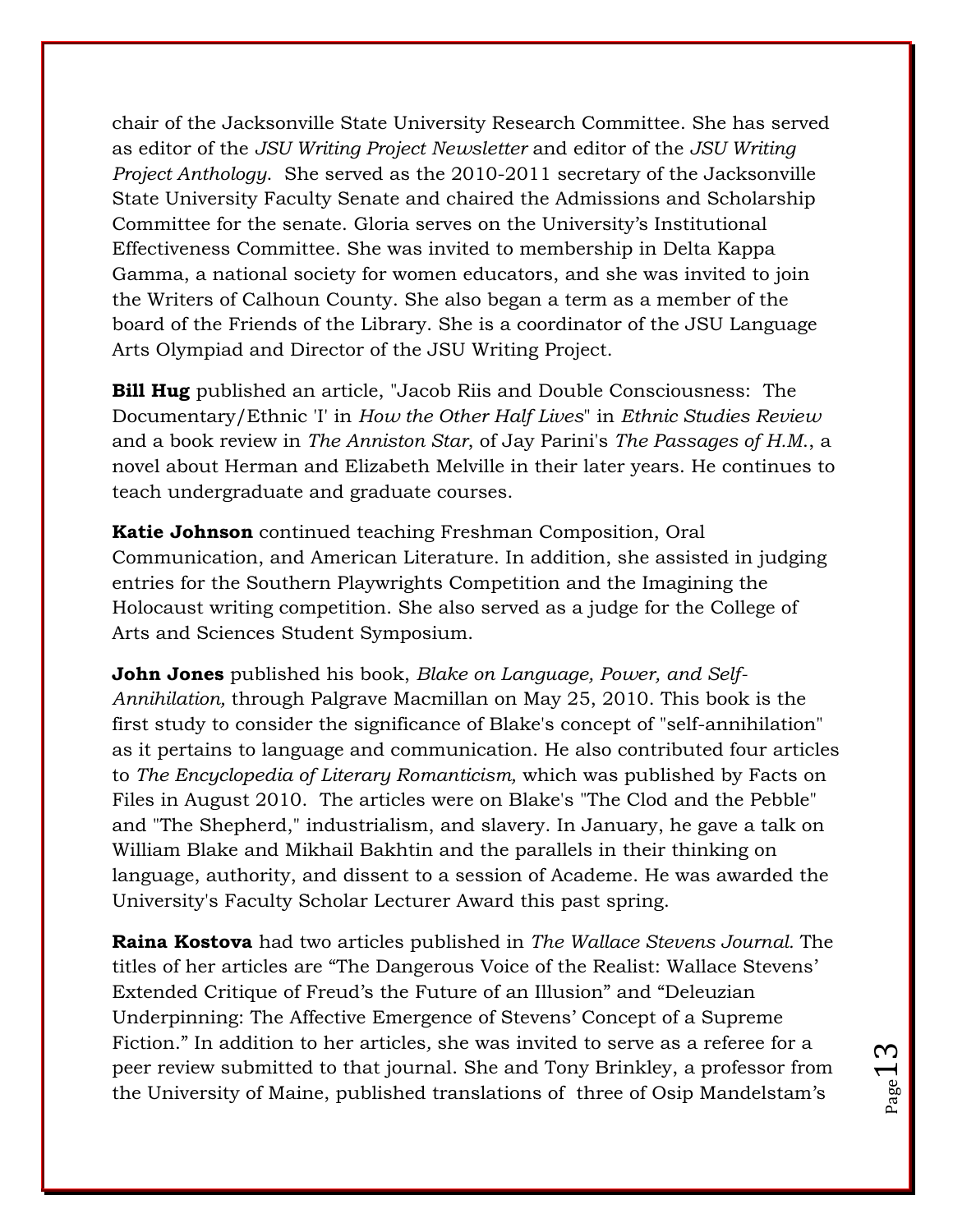poems in *Mayday Magazine,* an online magazine for creative work in art and literature. Raina also presented her paper, "The Poet's Return from the Dead in the Future Anterior: Osip Mandelstam"s Testimony to the Soviet Revolution," at the American Comparative Literature Association Conference in Vancouver, Canada. She has been approved to be an Advanced Placement Reader for this year"s annual AP Reading in Louisville, Kentucky. She served on the faculty committee that met with the peer review team in the fall of 2010. She served as a Gamecock Orientation Advisor last fall as well. She serves on the JSU Travel Grant Committee, the English Majors and Minors Committee, the Literature Survey Committee, and she has agreed to serve on a committee to assess graduate level courses. She served on three MA oral exam committees and also served as a judge for the Writers Bowl, the Southern Playwrights Competition, and the Imagining the Holocaust writing contest.

**Joy Maloney** served on the Writing Project Advisory Board. She served as a judge for many writing competitions, including the Southern Playwrights Competition, the RUM Fiction and Poetry Contests, and the Imagining the Holocaust competition. She also served as a judge for the College of Arts and Sciences Student Symposium. In addition to the aforementioned activities, she tutored students in the English Department's Writing Clinic.

**Mica Mecham** teaches Freshman Composition, Oral Communication, and American Literature courses. She has served as a judge for departmentsponsored writing competitions and is a Scholarship Advisor for Zeta Tau Alpha. She also served as an advisor for the summer orientation team.

**David Myer** continues to serve on the Editorial Board of *The Journal of the Alabama Academy of Science*. He was a judge for the JSU Writers Bowl and the Imagining the Holocaust student writing competitions. He serves on the English Majors and Minors Committee, the Competency Committee, and the Literature Survey Committee. David is a member of JSU"s newly formed China Task Force, and in May of 2010 he travelled to Taizhou University in China for the purpose of further developing the partnership between JSU and Taizhou University.

**Elizabeth Nelson** served on the English Department's Competency and Review Committees. She teaches both traditional and online classes for the department, including Oral Communication, Freshman Composition, and American Literature.

**Hilda Norton** has been teaching for seventy-one years and has been with JSU"s English Department for forty-six years. She continues to teach Advanced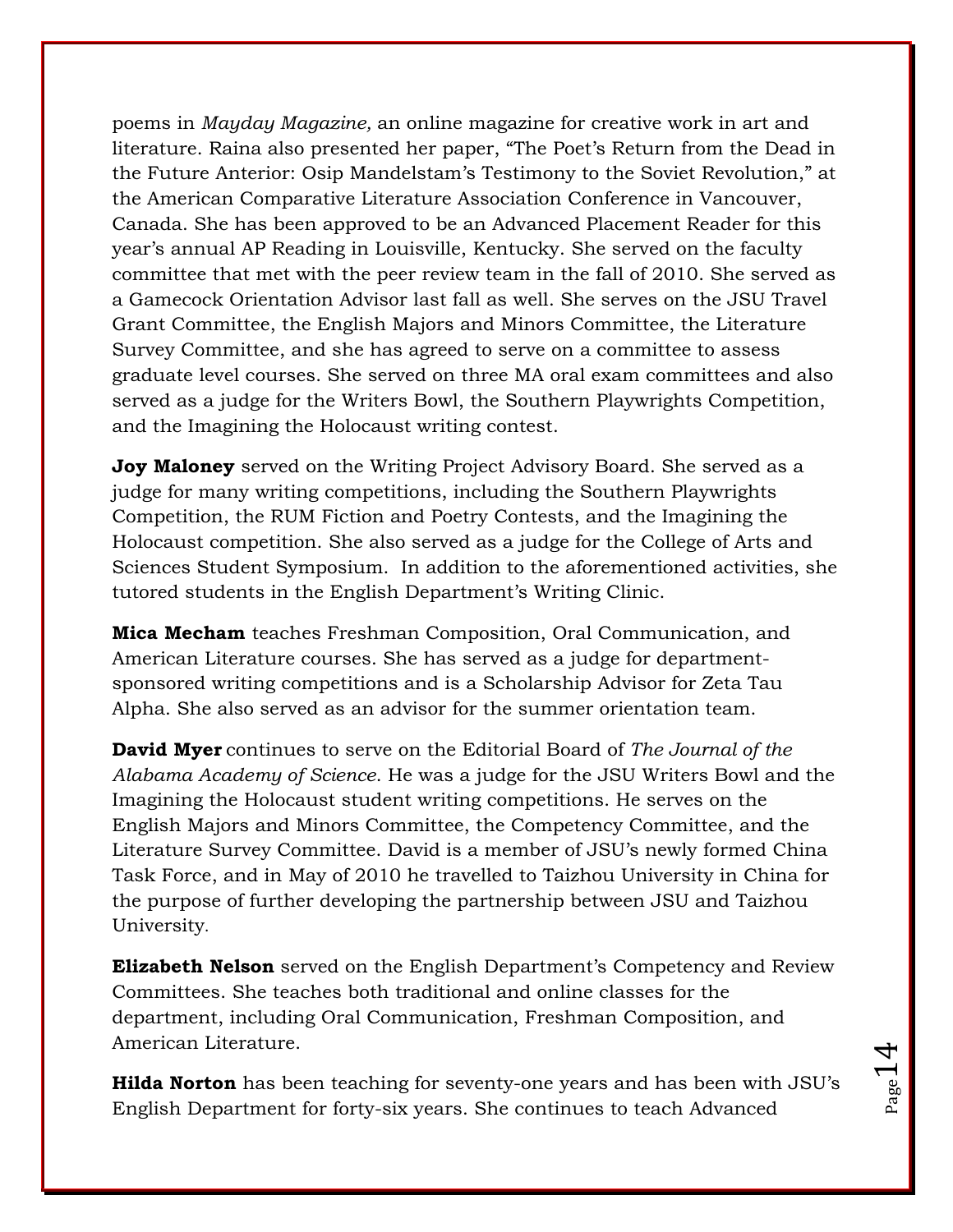Grammar, English Literature, American Literature, and Freshman Composition.

**Doug O'Keefe** presented two papers at the Annual Conference of the American Society for Eighteenth Century Studies. One focused on the theory of literary adaptation, the other on issues of literary evaluation. He teaches Freshman Composition, including Honors Composition, Oral Communication, and English Literature, both graduate and undergraduate.

**Andrea Porter** has recently been granted tenure and promotion to Associate Professor, effective this October. Her essay "*Jarhead* and the Failure of the Vietnam Myth" appeared as the lead essay in the fall issue of the journal *CEA Critic*, and she also presented a paper on *True Blood* at the annual College English Association (CEA) Conference in St. Petersburg, Florida, in March. She currently serves as Coordinator of Graduate Student Advisement, has been chosen to be a Gamecock Orientation Advisor this summer, and also volunteers as an alumna advisor to Zeta Tau Alpha sorority at JSU.

**Deborah Prickett** is the English Department's Technology Liaison, and she chairs the English Composition Committee. She teaches Freshman Composition, Oral Communication, Theory of Speech, and American Literature. She teaches traditional and online courses.

**Teresa Reed** attended the biennial meeting of the New Chaucer Society in Siena, Italy, last July. She co-organized a session called *The Literary, Horticultural, and Historical Garden Traditions behind Chaucer's Poetry***,** which she also presided over. Additionally, she presented a response to the three papers included in the session. In May of 2011, she traveled to Kalamazoo, Michigan, for the 46th Annual International Congress on Medieval Studies. She organized a roundtable session called "Glossing the Past in the Present" and presented a paper on how the past can be monstrously threatening to teachers and scholars. She continues to enjoy undergraduate advisement this year, having had over 500 interactions with students about questions of scheduling, graduation requirements, and class offerings, among other issues.

**Valerie Rimpsey** continues to sit on the advisory committee for Student Life Multicultural Programming. She also serves as secretary for the African American Faculty Organization for Responsive Education (AFORE). She is the advisor for the Iota Phi Theta Fraternity, Common Sense Media, and Exposure. She teaches Freshman Composition, Oral Communication, and American Literature.

 $P_{\text{age}}15$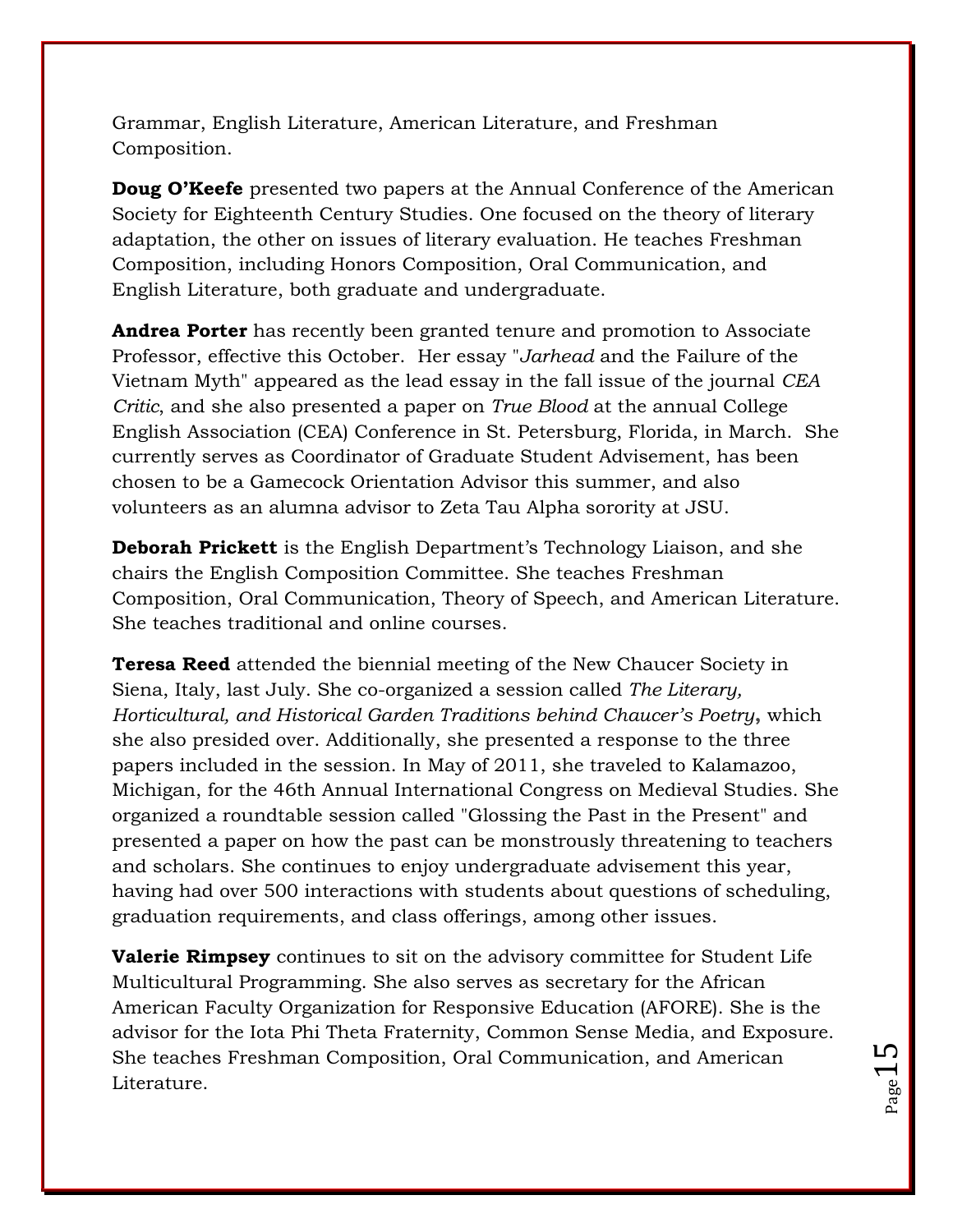**Tanya Sasser** teaches Freshman Composition, American Literature, Oral Communication, and Advanced Oral Communication classes. She has tutored students in the Writing Clinic. She has also assisted in judging various writing competitions and has enjoyed her first year as a full-time faculty member.

**Susan Sellers** has completed her 10<sup>th</sup> year as Director of the English Competency Exam, which includes coordinating the campus and Distance Learning Exams. She serves as Scholarship Advisor for Zeta Tau Alpha, and she is the English Department representative for the Teacher Education Council and the Department of Secondary Education Advisory Council. She serves on the following English Department Committees: Composition, Competency, Advanced Writing, and Speech.

**April Walker** served as a judge for several writing competitions, including the RUM Poetry and Fiction contests, the Imagining the Holocaust competition, the Writers Bowl, and the Language Arts Olympiad. In addition, she has assumed the task of compiling and editing *Postscripts* with Cynthia Weaver. She teaches Freshman Composition, Oral Communication, and American Literature and has thoroughly enjoyed her first year as a full-time faculty member.

**Steven Whitton** continues to work with the On the Brink Conference, the JSU Writers Bowl, and the Southern Playwrights Competition. He also remains an active part of JSU's annual Holocaust Remembrance and of regional and state Holocaust organizations. He is Director of JSU's new Honors Program.

**Julia Wooster** continues to be the English Department Social Director. She also serves on department committees, as well as the chair of the Education-English Liaison Committee. She judged various writing competitions, including the Imagining the Holocaust writing competition and the Writers Bowl. She served as a judge for the Language Arts Olympiad and the College of Arts and Sciences Annual Student Symposium. She has also shown support for the University by attending sporting events and Drama Department productions. She continues working to improve her Detective Fiction course.

\_\_\_\_\_\_\_\_\_\_\_\_\_\_\_\_\_\_\_\_\_\_\_\_\_\_\_\_\_\_\_\_\_\_\_\_\_\_\_\_\_\_\_\_\_\_\_\_\_\_\_\_\_\_\_\_\_\_\_\_\_\_\_\_\_\_\_\_\_\_\_\_\_\_\_\_\_\_

### **In Memoriam: Jan Rhodes**

By April Walker

"Sweet, charming, and delightful" is the way Carlton Ward, the head of the Drama Department, described Jan Rhodes, the Drama Department Secretary for the past twenty-four years. The community, university, colleagues, students, friends, and her family suffered a great loss on June 4th of this year when Jan lost her battle with cancer. Although she lost the battle, Carlton explained that she never lost her spirit. Her spirit and warm nature are qualities that have endeared her to so many people, including members of the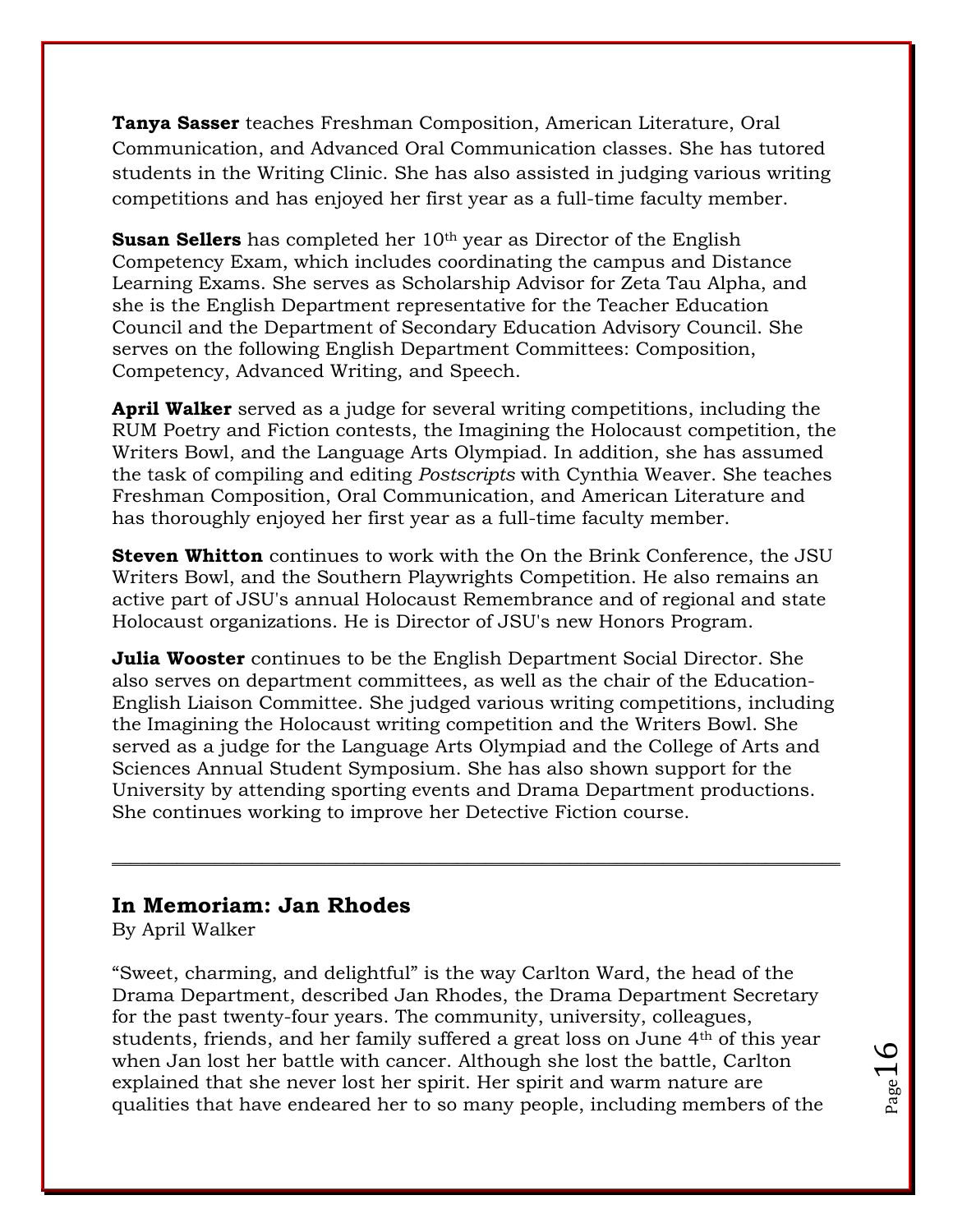English Department, as I am certain I am not the only one among us to have crossed Jan"s bright path somewhere along the way.

Jan was a gifted pianist, who accompanied over twenty musicals. She worked with struggling vocalists from the first rehearsal to the last performance. Although she possessed a gift for music and, no doubt, relished the musical productions, she knew and appreciated other productions as well. According to Carlton, "Jan knew plays, and her consciousness guided us through many productions as far as sensitivity to ethnic, religious, economic, and social issues." Jan played a vital role in productions and was very dedicated to seeing that all seats in the theatre were full when the curtain rose.

The tribute in the lobby of the theatre at the Ernest Stone Performing Arts Center illustrates the genuinely caring person that Jan was. Many former JSU students contributed to the tribute by sharing their powerful memories and feelings. The main sense I got when reading their words was that Jan always calmed students and reassured them that things would work out as they should. I, too, was one of those students who left her office feeling much better than when I had entered. During my interview with Carlton, I had to ask if his students came to him or Jan first, and he responded, "Oh, to Jan…absolutely." It could have been because Carlton was always on the go and was hard to find, unless equipped with that rare Carlton "radar" that some students seem to possess, enabling them to find him twenty feet above the ground on the scaffolding in the scene shop. However, I think it was, in part, because Jan had a way of making students feel better. Whether she could solve their problems or not, students just wanted to talk to her and see her warm smile.

In speaking with Carlton, I get a sense that the Drama Department will continue to get business done as usual; however, it will be daunting at first without Jan"s contribution. She was organized, devoted, dedicated, and immersed in assisting the entire department in its success. Carlton expressed that he will definitely miss Jan when registration for the fall semester begins, as well as when it is time to do the end of year budget. She was a valuable asset to the Drama Department. Carlton added, "Jan was at the heart of the university, the heart of the department, and the heart of the community. She grew up here, earned her degrees here, worked here, and lived here." The absence of that heart will be felt within JSU and beyond.

"The Jan Rhodes Theatre Scholarship" has been established in her honor, and the upcoming 2011-2012 theatre season will be dedicated to her as well. Jan Rhodes was, and still is, a generous soul to shine on us and fill our hearts with warmth. She will be missed by all whose lives she has touched, including those who, like her, appreciate the arts. She will continue to inspire others through the work of those whose paths she has brightened along the way.

Page  $1'$